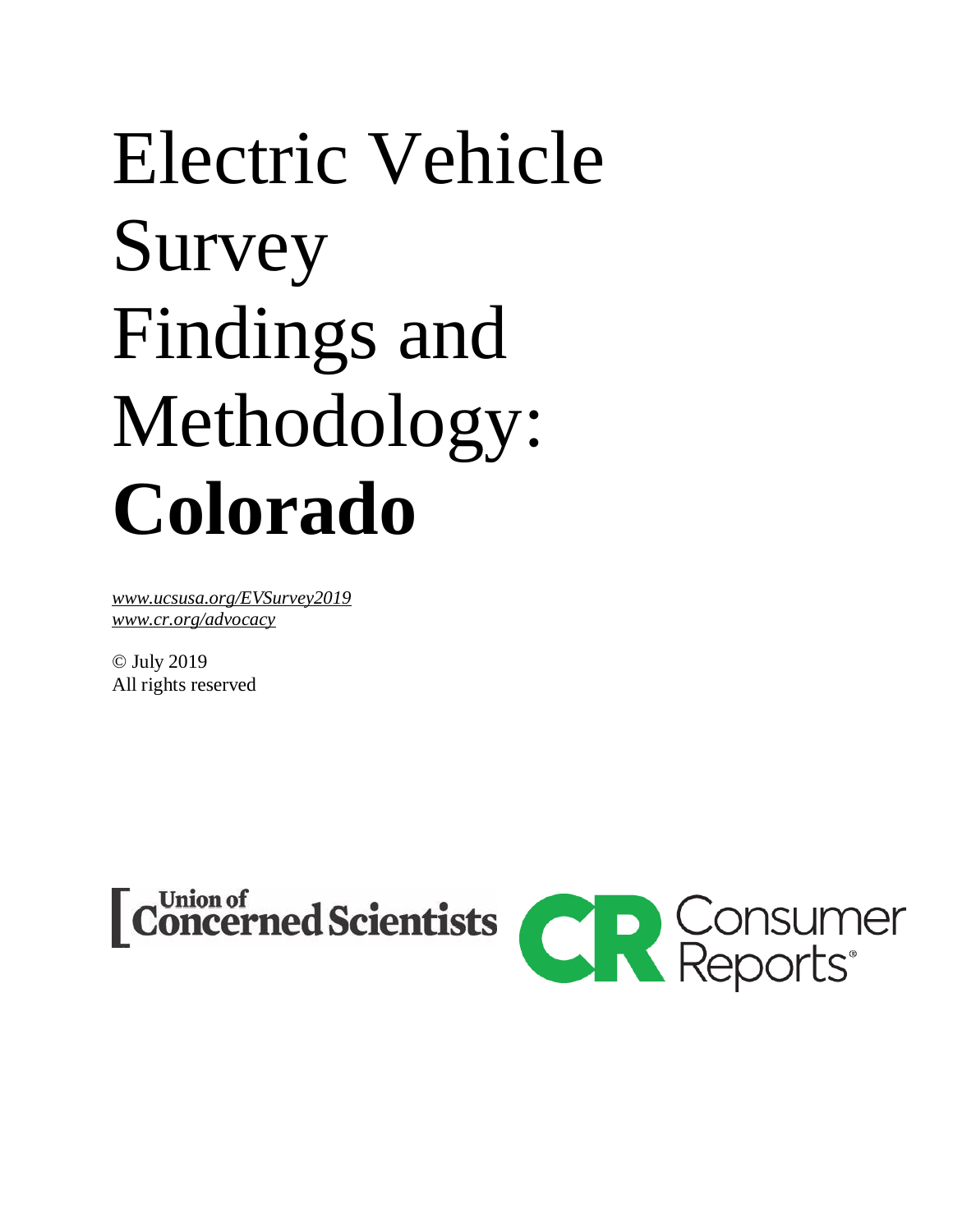#### **Methodology**

To better understand American attitudes toward plug-in electric vehicles (PEVs), the Union of Concerned Scientists and Consumer Reports fielded a nationally representative survey to investigate the car buying intentions of U.S. adults. We also investigated the potential impacts that incentives for buying electric vehicles may have on drivers purchase decisions, as well as how they feel about federal and state policies aimed at increasing the usability and convenience of driving PEVs.

The total nationally representative sample consisted of 1,659 American adults, ages 18 and older, who are considering buying or leasing a new or used vehicle within the next two years. This survey was administered online and by phone from April 8, 2018 to April 19, 2019 to members of NORC's AmeriSpeak panel. The Colorado sample consisted of a demographically representative sample of 405 Coloradan adults, who are considering buying or leasing a new or used vehicle within the next two years. Coloradan respondents were obtained from probability and non-probability sample sources.

The margin of error for the Colorado cohort of 405 respondents is +/- 4.9 percent at a 95 percent confidence level. Findings presented in this report represent analyses of data after weighting was applied to respondentlevel data to approximate demographic-based estimates.

### **Highlights**

- Two-thirds (66 percent) of all prospective automobile buyers in Colorado have some interest in purchasing an electric vehicle, including about a third (35 percent) who say they would consider buying one within the next two years, and 4 percent who definitely plan to buy one within the next two years.
- 74 percent of prospective car buyers in Colorado believe that incentives and tax rebates for PEVs should be available to all consumers.
- Three-quarters of prospective car buyers in Colorado agree that widespread PEV use will reduce U.S. oil use, and seven in ten agree that PEV adoption will decrease pollution.
- Most prospective car buyers in Colorado agree that lower purchase prices (61 percent) and longer PEV driving ranges (55 percent) would be most effective in increasing their interest in getting a PEV.
- While more than two-thirds (69 percent) think that Colorado should make it easier for consumers to purchase PEVs, most prospective car buyers in Colorado (85 percent) are unaware Colorado [currently offers](https://www.colorado.gov/pacific/energyoffice/alt-fuel-vehicle-tax-credits) a tax credit for consumers purchasing or leasing a new PEV.
- If drivers do end up buying a PEV and need to charge it when away from home, grocery stores appear to be the most convenient place to do it. 70 percent of potential car buyers in Colorado would find it most expedient to charge a PEV while shopping for groceries. Around a third (33-36 percent) feel that charging while dining at restaurants, shopping at malls, and in recreational areas such as parks would also be the most convenient options.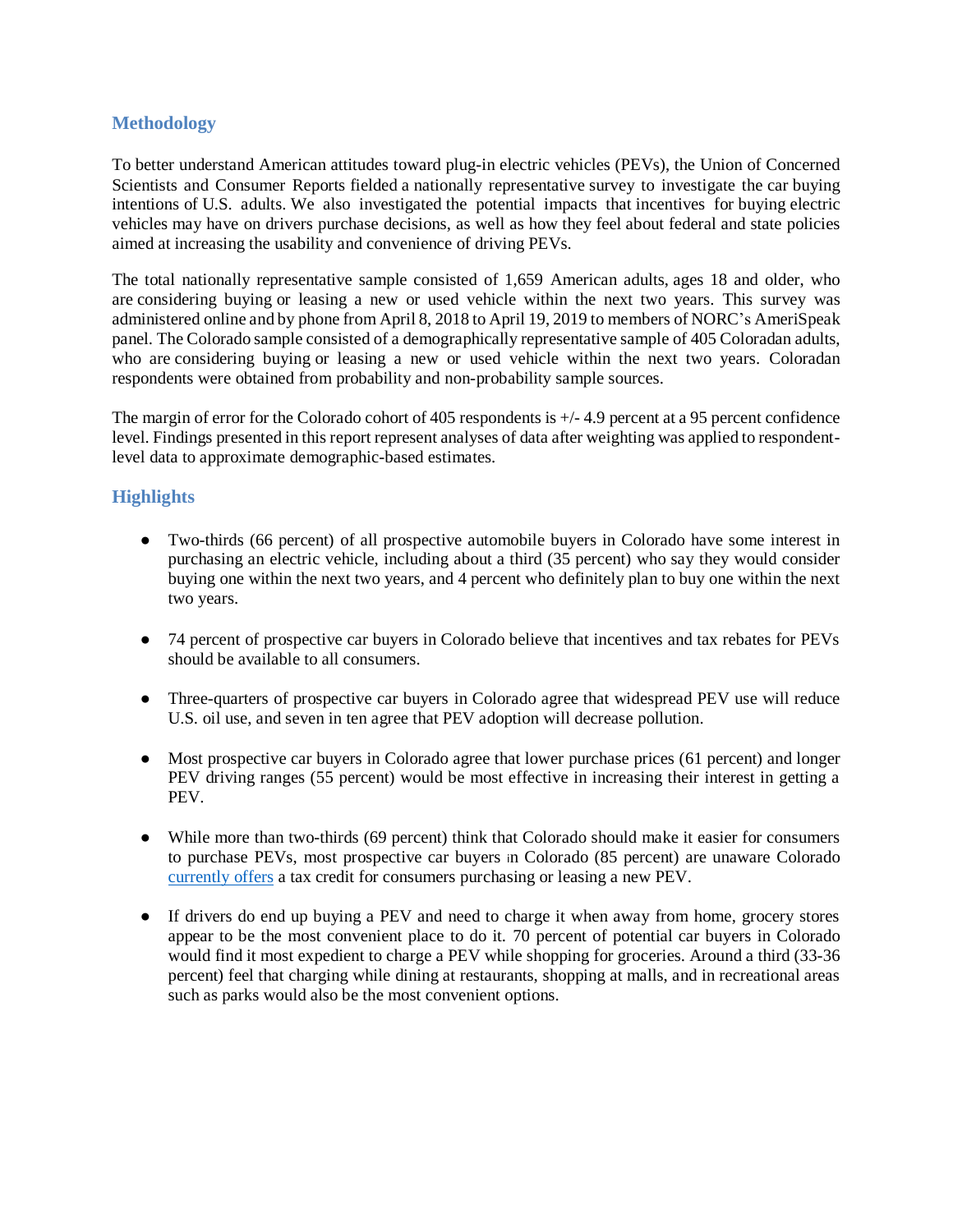## **Plug-in Electric Vehicle Purchase Intentions**

Thirty-nine percent of prospective car buyers in Colorado are considering getting a PEV within the next two years, and an additional 27 percent have some interest in a PEV, but not for their next vehicle (see Figure 1).



**Figure 1: Plug-in Electric Vehicle Ownership Interest Among Prospective Car Buyers**

Despite this interest and intentions, most prospective car buyers in Colorado aren't seeing advertisements for plug-in electric vehicles, and aren't noticing them for sale at their local automotive dealerships (see Table 1). 36 percent of Coloradans saw or noticed a plug-in electric vehicle available for purchase the last time they were at a car dealership or store, which is less than the national average (43 percent). Coloradans are also seeing fewer advertisements for plug-in electric vehicles (45 percent) compared to the average American (67 percent). However, Coloradans say they are seeing electric vehicle infrastructure, with 70 percent of Coloradans saying they have seen public charging stations, in line with the national average (69 percent).

| Availability of Plug-in Electric Vehicles and Infrastructure   |               |          |
|----------------------------------------------------------------|---------------|----------|
| <b>Statement</b>                                               | U.S.          | Colorado |
|                                                                | $\frac{9}{6}$ | $\%$     |
| Seen a public charging station                                 | 69            | 70       |
| Seen an ad for a plug-in electric vehicle                      | 67            | 45       |
| Seen a plug-in electric vehicle in your neighborhood           | 44            | 39       |
| Seen a plug-in electric vehicle at an auto dealership or store | 43            | 36       |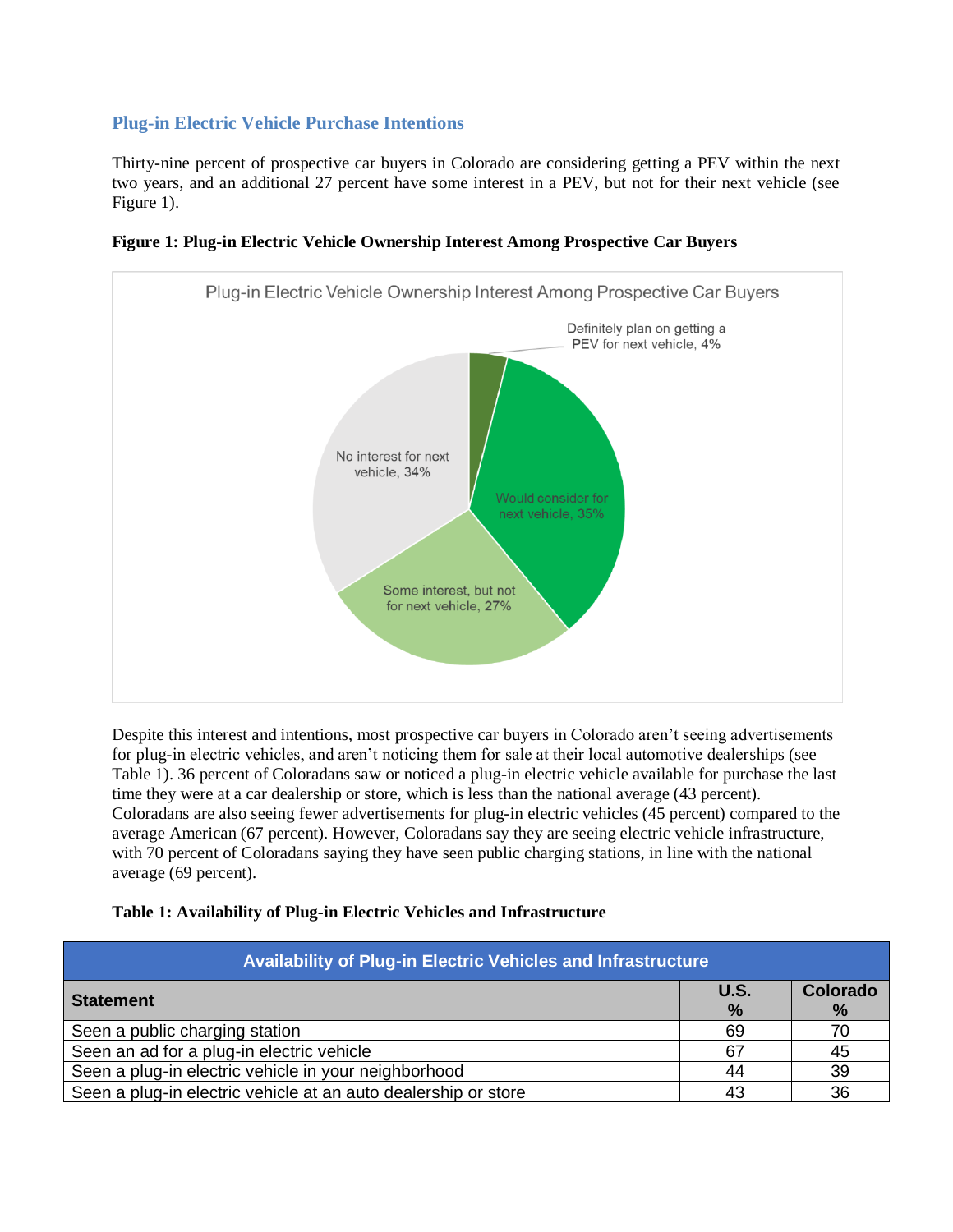## **Plug-in Electric Vehicle Beliefs and Incentives**

Prospective car buyers are generally optimistic in their assessments about the benefits PEVs can provide, from both a financial and environmental perspective (see Table 2). They are also more likely than not to be supportive of federal and state governments providing the public with incentives to promote the purchase of these vehicles and spending money on building the infrastructure that will make ownership of these vehicles more practical (see Table 3).

74 percent of prospective car buyers in Colorado believe that incentives and tax rebates for PEVs should be available to all consumers. There is also a strong consensus among prospective Colorado car buyers (73 percent) that automakers should make PEVs in a variety of types, such as SUVs, pickup trucks, and minivans.

Most Coloradans (53 percent) say their state should require automakers to offer plug-in electric vehicle options for purchase. A quarter of Coloradans (25 percent) say they neither agree or disagree with this policy option, and only about one-fifth (21 percent) say they disagree.

#### **Table 2: Recognition of Plug-in Electric Vehicle Benefits**

| <b>Recognition of Plug-in Electric Vehicle Benefits</b>                                  |                     |               |
|------------------------------------------------------------------------------------------|---------------------|---------------|
| <b>Statement</b>                                                                         | <b>U.S.</b><br>$\%$ | Colorado<br>% |
| Widespread electric vehicle use will help reduce U.S. oil use                            | 73                  | 75            |
| Widespread electric vehicle use will help reduce pollution                               | 72                  | 70            |
| Having an electric vehicle will help save consumers money on<br>gasoline and maintenance | 65                  | 67            |

#### **Table 3: Support for Plug-In Electric Vehicle Policies**

| <b>Support for Plug-in Electric Vehicles</b>                                                                             |                       |                      |  |
|--------------------------------------------------------------------------------------------------------------------------|-----------------------|----------------------|--|
| <b>Statement</b>                                                                                                         | U.S.<br>$\frac{9}{6}$ | <b>Colorado</b><br>℅ |  |
| Incentives and tax rebates for plug-in electric vehicles should be available to all<br>consumers                         | 75                    | 74                   |  |
| Automakers should make a variety of vehicle types available as plug-in electric<br>models                                | 72                    | 73                   |  |
| Electric utility providers should offer discounts to charge plug-in electric<br>vehicles                                 | 67                    | 68                   |  |
| My state should support increasing the number of plug-in electric vehicle<br>charging stations                           | 67                    | 68                   |  |
| My state should support increasing the use of plug-in electric school buses,<br>public transit, and fleets               | 64                    | 70                   |  |
| My state should make it easier for consumers to purchase and charge plug-in<br>electric vehicles                         | 63                    | 69                   |  |
| Incentives and tax rebates for plug-in electric vehicles should be targeted<br>towards low and moderate income consumers | 59                    | 56                   |  |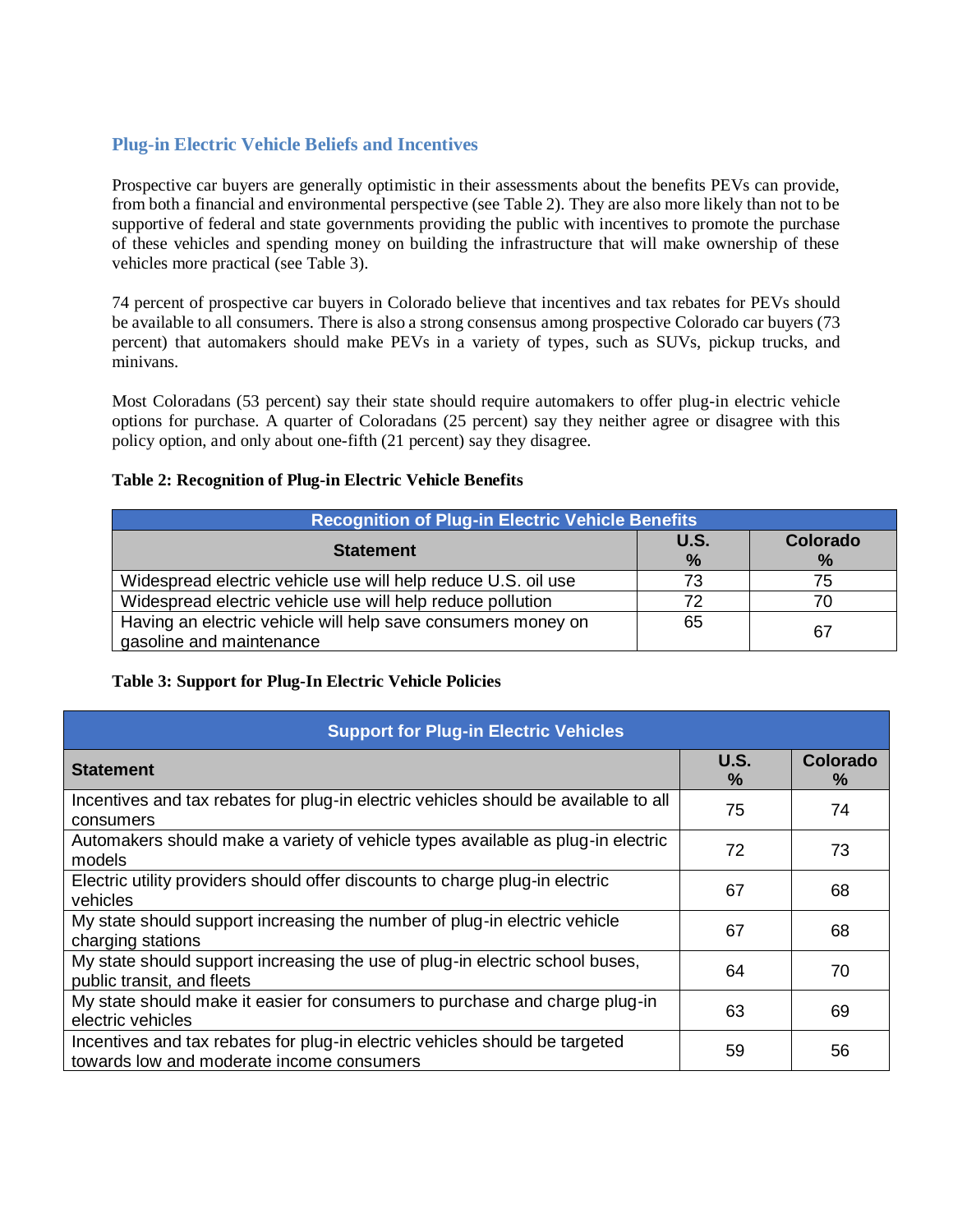More than half of all prospective Coloradan car buyers agree that lower purchase prices (61 percent) and/or longer driving ranges (55 percent) would be most effective in increasing their interest in getting a PEV. Conversely, few prospective car buyers feel that renting a PEV (5 percent), getting a PEV recommendation from family or friends (7 percent), or riding in a PEV as part of a taxi or rideshare (2 percent) would increase their interest in PEVs. When it comes to efforts focused on widening the adoption of PEVs, increased familiarity therefore does not seem as important as targeting the current cost and range limitations of these vehicles (see Table 4).



#### **Table 4: Changes that would make PEV purchases more likely in Colorado**

## **The Potential Impact of State Policy on PEV Purchases**

Almost half (48 percent) of prospective car buyers in Colorado say that rebates at the time of purchase would be one of the things that most increases their interest in buying or leasing a PEV (see Table 5). More than one-third say that getting discounted rates from their electric utility provider to charge PEVs would be something that would most increase their interest in getting a PEV.

#### **Table 5: Potential State and Federal Policies that can Increase PEV Purchases**

| Potential State and Federal Policies that can Increase PEV Purchases*   |            |              |  |
|-------------------------------------------------------------------------|------------|--------------|--|
| <b>Potential Policy</b>                                                 | $U.S.$ (%) | Colorado (%) |  |
| Rebates at the time of purchase                                         | 49         | 48           |  |
| Discounted charging rates from your electric utility provider           | 42         | 37           |  |
| Rebates as tax credits                                                  | 40         | 40           |  |
| Public charging stations along highways                                 | 36         | 31           |  |
| Discounts to install a home charging station                            | 31         | 33           |  |
| Access to workplace charging stations                                   | 17         | 19           |  |
| Preferential parking spaces for plug-in electric vehicles               | 11         | 13           |  |
| Charging stations or access to plug in vehicles at multi-family housing | 11         | 10           |  |
| Access to HOV lanes with only the driver in the vehicle                 | 8          | 11           |  |

\*Respondents could select up to three responses.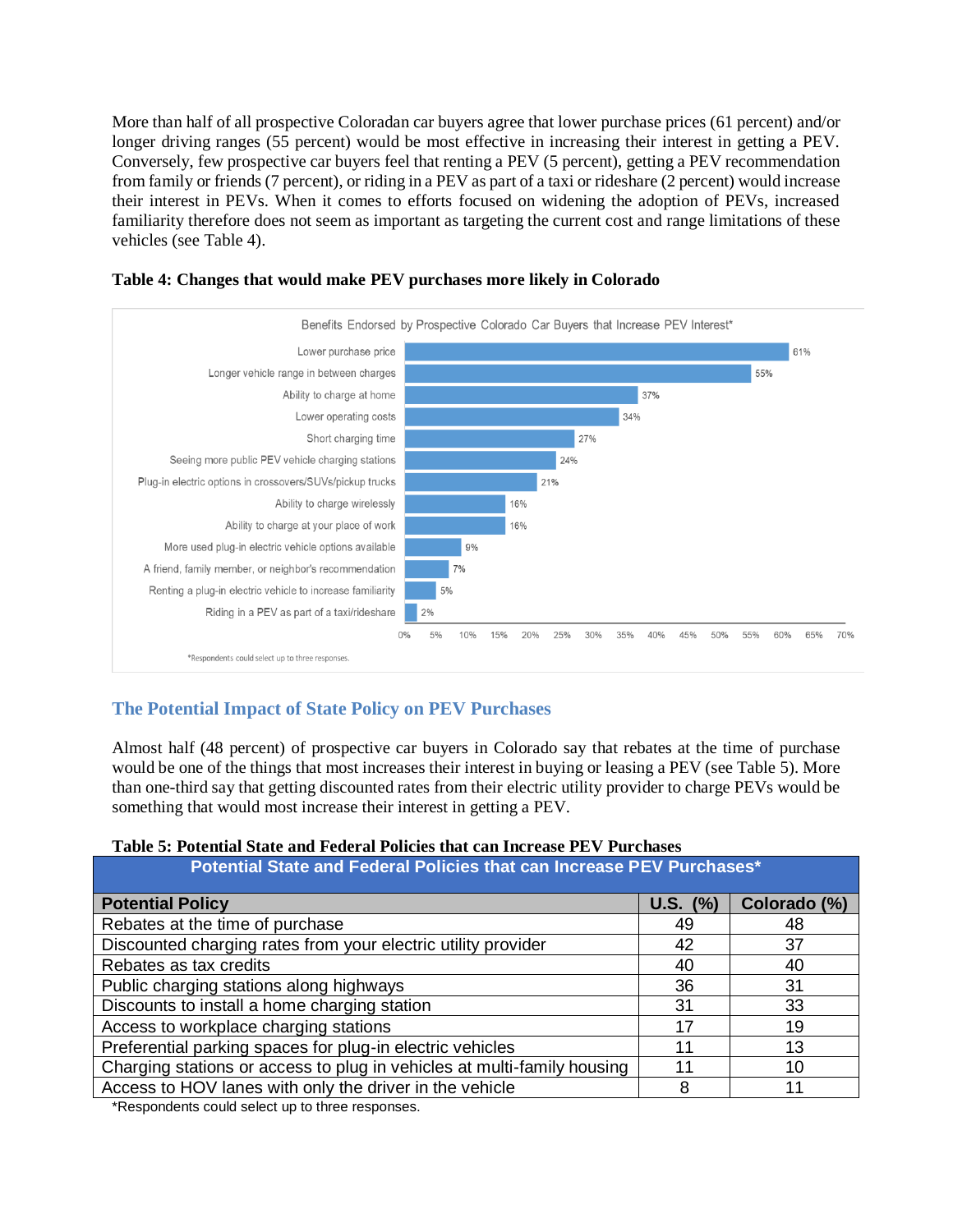#### **Figure 3: Knowledge of Colorado PEV incentives**

While nearly three-quarters (74 percent) of prospective car buyers in Colorado feel that incentives and tax rebates for PEVs should be available to all consumers, and more than two-thirds (69 percent) think that Colorado should make it easier for consumers to purchase PEVs, awareness about existing incentives remains a major issue. Most prospective car shoppers in Colorado (85 percent) are unaware Colorado [currently offers](https://www.colorado.gov/pacific/energyoffice/alt-fuel-vehicle-tax-credits) a tax credit for consumers purchasing or leasing a new PEV, including twelve percent who said Colorado doesn't offer any discounts, rebates, or credits, even though it does (see Figure 3).



## **The Convenience of Charging Plug-in Electric Vehicles in Colorado**

Out of five charging options we inquired about in our survey, 67 percent of prospective car buyers in Colorado say that charging a PEV overnight at home 2 times per week for a full charge would be "completely" or "very" convenient (see Table 6). The second most convenient option appears to be charging at a nearby fast charging station for 10 minutes twice a week, reported as highly convenient by 49 percent of these consumers.

| <b>Table 6: Convenience of PEV Charging Options</b> |  |
|-----------------------------------------------------|--|
|-----------------------------------------------------|--|

| <b>Convenience of PEV Charging Options*</b>                            |                       |                  |  |
|------------------------------------------------------------------------|-----------------------|------------------|--|
| <b>Charging Option</b>                                                 | U.S.<br>$\frac{9}{6}$ | Colorado<br>$\%$ |  |
| Charging overnight at home 2 times per week                            | 72                    | 67               |  |
| Charging at a nearby fast charging station for 10 minutes twice a week | 50                    | 48               |  |
| Charging at a nearby fast charging station for 30 minutes once a week  | 36                    | 38               |  |
| Charging at a shopping center or restaurant for 2 hours twice a week   | 22                    | 26               |  |
| Charging at a shopping center or restaurant for 4 hours once a week    |                       |                  |  |

\*Percentages represents the proportion of respondents rating option as "completely convenient" or "very convenient." Other options included "moderately convenient," "slightly convenient" and "not at all convenient."